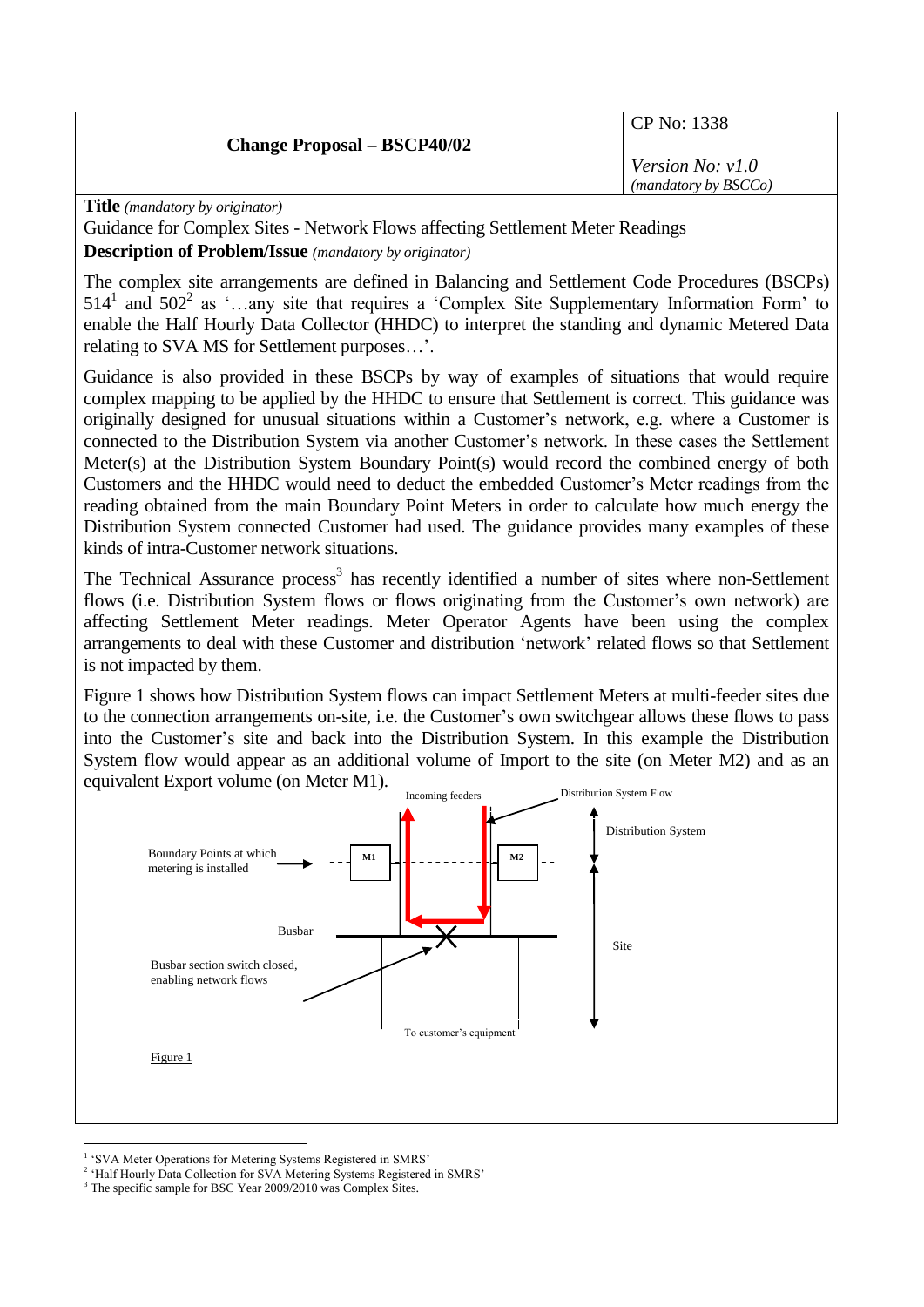Figure 2 shows how a Customer's own on-site generation can flow out onto the Distribution System (through Meter M2), as an Export volume, and then back into their site, as an Import volume (on Meter M1).



The Technical Assurance Agent (TAA) has been finding the use of the complex arrangements for these site arrangements as non-compliant with BSCPs 514 and 502 as the guidance provided in these BSCPs does not currently cover situations where network flows affect Settlement Meters.

## **Proposed Solution** *(mandatory by originator)*

There are a number of possible solutions to the scenarios represented above:

- 1. The Settlement Meters could be moved to a location that would not 'see' any Distribution System flows (in figure 1) or Customer network flows (in figure 2). This would involve significant cost and disruption and would also require a Metering Dispensation to be approved;
- 2. The Customer's/distribution network could be re-arranged so that the feeders are not connected together therefore preventing non-Settlement network flows. This may not be possible for a number of reasons, including maintaining the security of supply to the Customer and the stability of the network; or
- 3. The Export volumes that appear on any one of the Meters could be subtracted from the Import volumes that appear on the other Meter. This is an administrative process which can be achieved using the complex site arrangements. It should be noted that if the Customer represented in figure 1 also has generation equipment on-site then the Export volumes could include any 'spill' so the simple algorithm described would require a more complex solution which may be achieved using the complex site arrangements.

The existing arrangements are in place if Registrants wish to progress options 1 or 2. However, this Change Proposal (CP) proposes that option 3 is progressed giving Registrants an administrative alternative. The attached redlining (Attachment A and B, respectively) is proposed to be included in BSCP514 and BSCP502 to provide additional clarity to participants.

## Housekeeping Change

The description in paragraph 8 of Appendix 8.4 'Guide to Complex Sites', in BSCP514, and paragraph 8 of Appendix 4.9 'Guide to Complex Sites', in BSCP502, states that the following appendices 'provides a non-exhaustive list of Examples of Complex Sites'. However, the first two examples in both BSCPs are examples of sites which are not complex. This CP proposes to correct this as shown in the attached redlining by changing the description.